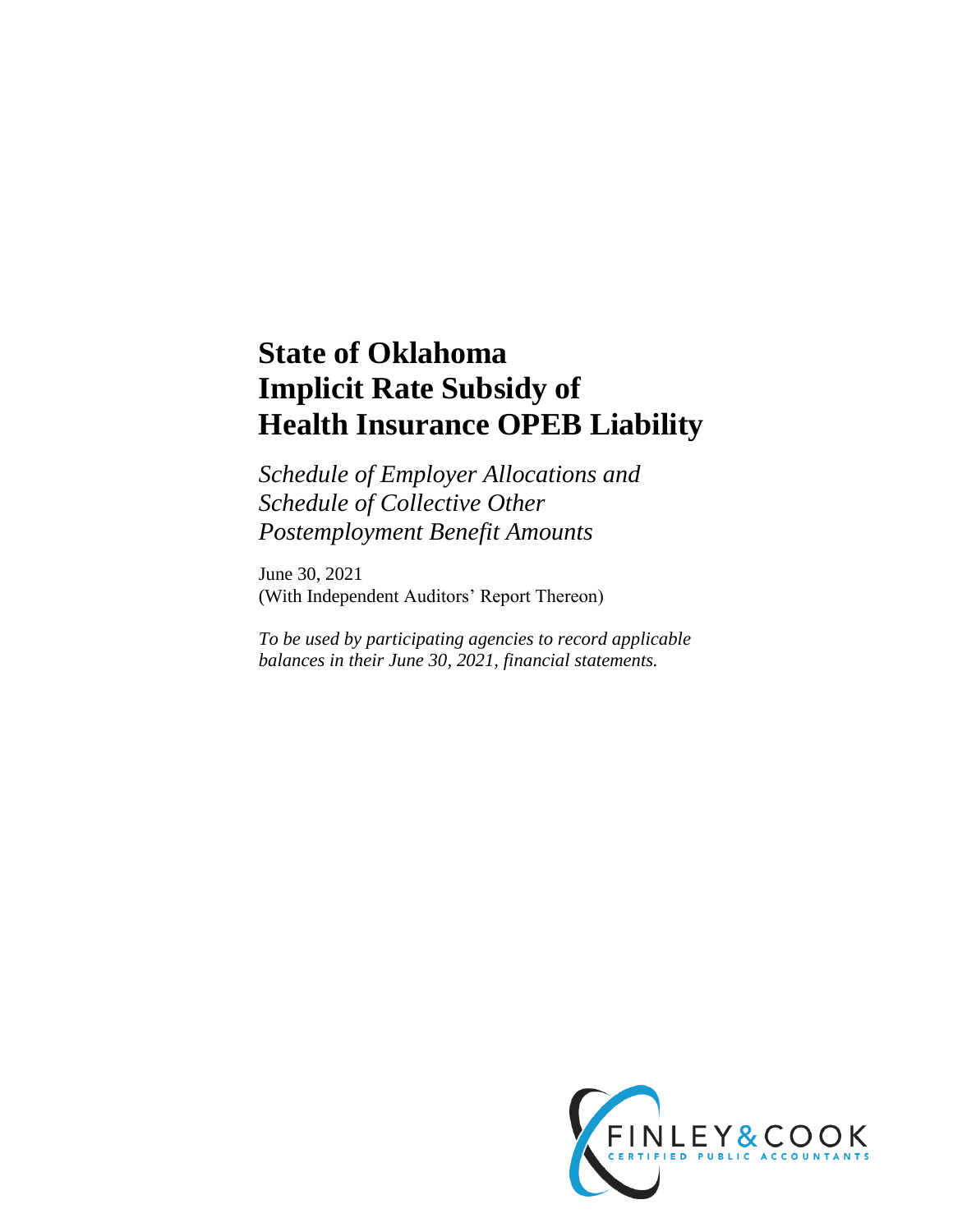# **SCHEDULES OF EMPLOYER ALLOCATIONS AND COLLECTIVE OPEB AMOUNTS**

*Table of Contents* 

| Schedules:                                     |  |
|------------------------------------------------|--|
|                                                |  |
|                                                |  |
| Notes to Schedules of Employer Allocations and |  |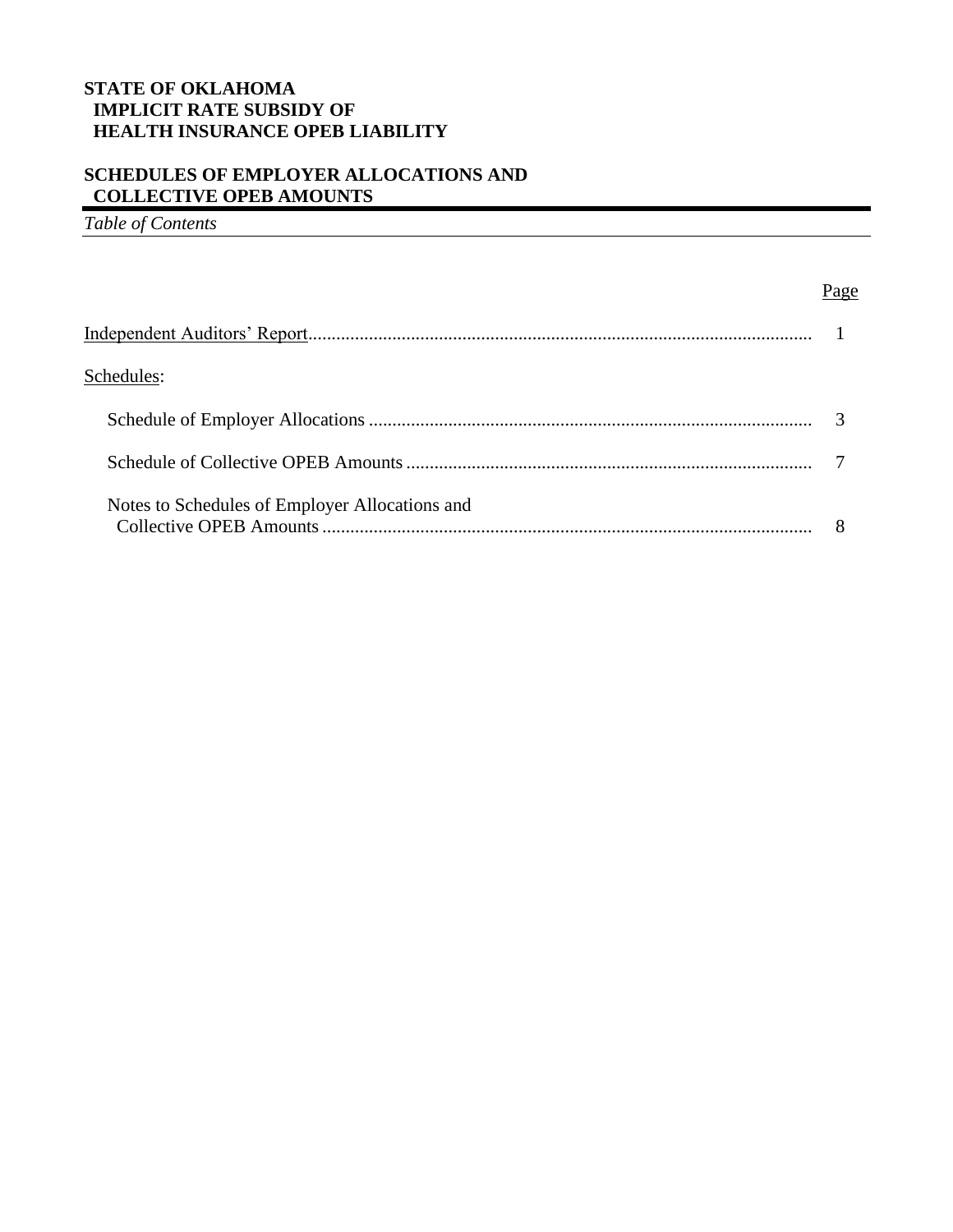

# **INDEPENDENT AUDITORS' REPORT**

To the State of Oklahoma

# **Report on the Schedules of Employer Allocations and Collective Other Postemployment Benefit (OPEB) Amounts**

We have audited the accompanying Schedule of Employer Allocations of the State of Oklahoma Implicit Rate Subsidy of Health Insurance OPEB Liability as of and for the year ended June 30, 2021, and the related notes and have also audited the totals for the columns titled "Total OPEB Liability," "Total Deferred Outflows of Resources," "Total Deferred Inflows of Resources," and "Plan OPEB Expense" included in the accompanying Schedule of Collective OPEB Amounts (the "Schedules") of the State of Oklahoma Implicit Rate Study Health Insurance OPEB Liability as of and for the year ended June 30, 2021.

### *Management's Responsibility for the Schedules*

Management is responsible for the preparation and fair presentation of the Schedules in accordance with accounting principles generally accepted in the United States; this includes the design, implementation, and maintenance of internal control relevant to the preparation and fair presentation of the Schedules that are free from material misstatement, whether due to fraud or error.

### *Auditors' Responsibility*

Our responsibility is to express opinions on the Schedules based on our audit. We conducted our audit in accordance with auditing standards generally accepted in the United States. Those standards require that we plan and perform the audit to obtain reasonable assurance about whether the Schedules are free from material misstatement.

An audit involves performing procedures to obtain audit evidence about the amounts and disclosures in the Schedules. The procedures selected depend on the auditors' judgment, including the assessment of the risks of material misstatement of the Schedules, whether due to fraud or error. In making those risk assessments, the auditors consider internal control relevant to the State of Oklahoma's preparation and fair presentation of the Schedules in order to design audit procedures that are appropriate in the circumstances, but not for the purpose of expressing an opinion on the effectiveness of the State of Oklahoma's internal control. Accordingly, we express no such opinion. An audit also includes evaluating the appropriateness of accounting policies used and the reasonableness of significant accounting estimates made by management, as well as evaluating the overall presentation of the Schedules.

We believe that the audit evidence we have obtained is sufficient and appropriate to provide a basis for our audit opinions.

(Continued)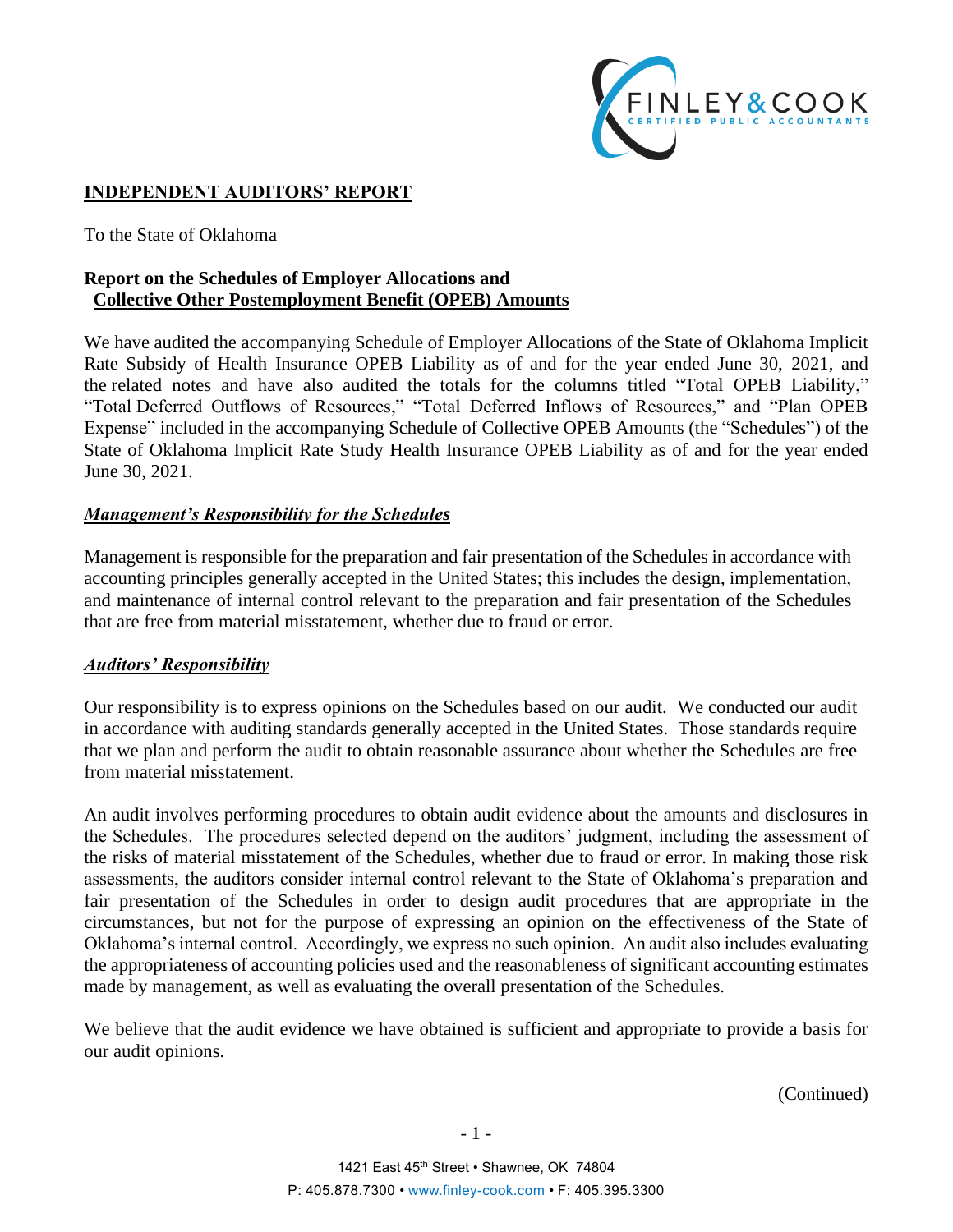# **INDEPENDENT AUDITORS' REPORT, CONTINUED**

### *Opinions*

In our opinion, the Schedules referred to above present fairly, in all material respects, the employer allocations and total OPEB liability, total deferred outflows of resources, total deferred inflows of resources, and Plan OPEB expense for the total of all participating entities for the State of Oklahoma Implicit Rate Subsidy of Health Insurance OPEB Liability as of and for the year ended June 30, 2021, in accordance with accounting principles generally accepted in the United States

### *Emphasis of Matters*

As discussed in Note 1, the Schedules only include information for employer agencies which participate in the State of Oklahoma's group insurance through the Employee Group Insurance Division and whose payroll is processed through the State's payroll system. Our opinion is not modified with respect to this matter.

As discussed in Note 1, the Schedules present only information relating to the State of Oklahoma's Implicit Rate Subsidy of Health Insurance OPEB Liability and do not purport to, and do not, present the financial position of the State of Oklahoma as of June 30, 2021, and the changes in its financial position and, where applicable, its cash flows for the year then ended in accordance with accounting principles generally accepted in the United States. Our opinion is not modified with respect to this matter.

### *Restriction on Use*

Our report is intended solely for the information and use of the State of Oklahoma, the Oklahoma State Auditor & Inspector, and participating (employer) State agencies and their auditors and is not intended to be, and should not be, used by anyone other than these specified parties.

Finlay + Cook, PLLC

Shawnee, Oklahoma May 24, 2021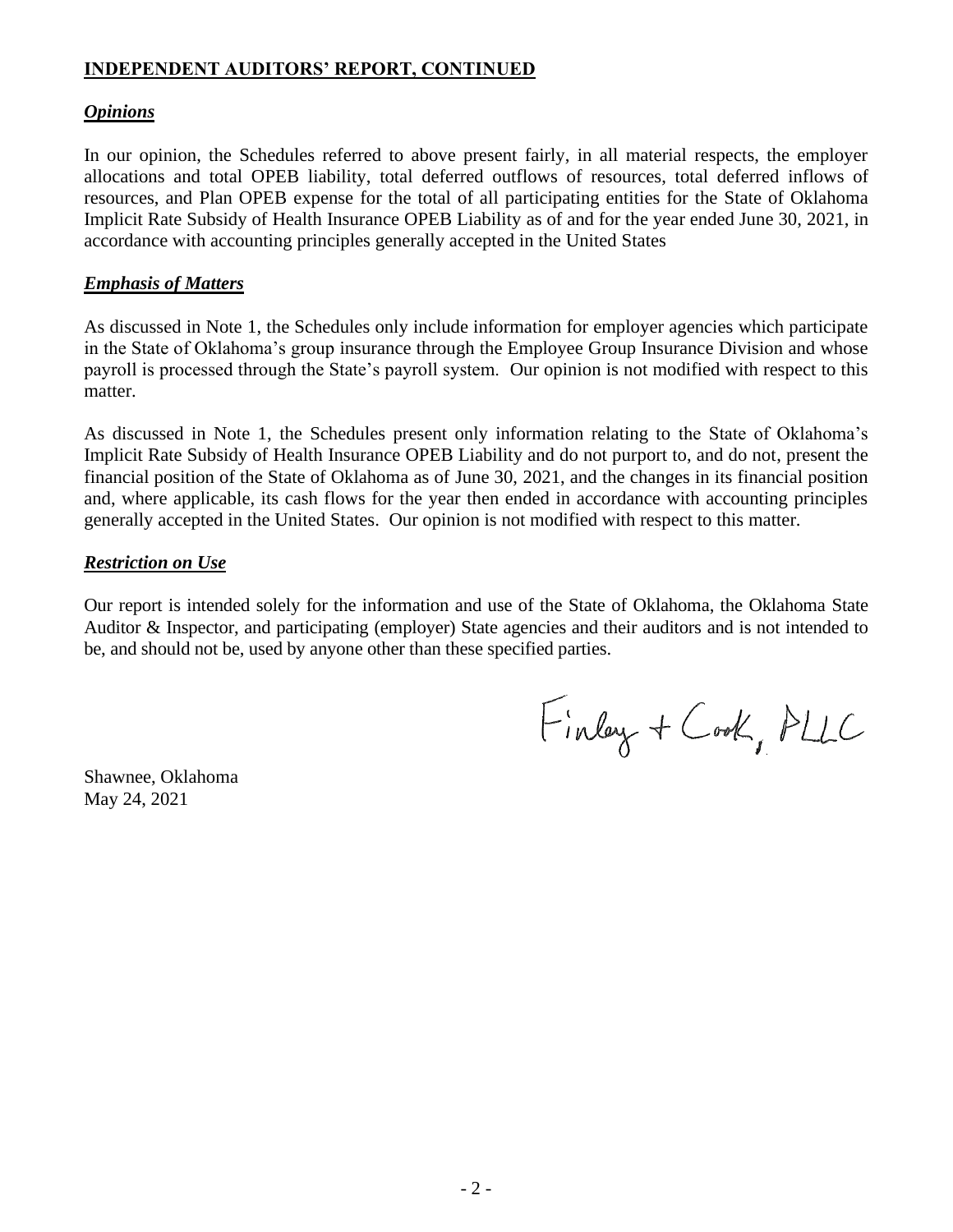### **SCHEDULE OF EMPLOYER ALLOCATIONS**

*As of and for the Year Ended June 30, 2021*

| Agency<br>Number | Agency<br>Name                        | Number of<br>Active<br><b>Employees</b> | <b>Active OPEB</b><br>Liability | Proportion<br>of<br>Liability | Total<br>Portion of<br>Liability |
|------------------|---------------------------------------|-----------------------------------------|---------------------------------|-------------------------------|----------------------------------|
| 20               | Oklahoma Accountancy Board            | 11                                      | \$<br>24,555                    | 0.000295783                   | 42,029                           |
| 22               | <b>Abstractors Board</b>              | $\overline{2}$                          | 1,089                           | 0.000013118                   | 1,864                            |
| 25               | Oklahoma Military Department          | 346                                     | 646,118                         | 0.007782962                   | 1,105,907                        |
| 30               | Alcoholic Beverage Laws Enforcement   | 31                                      | 225,080                         | 0.002711253                   | 385,251                          |
| 39               | <b>Boll Weevil Eradication Org</b>    | 4                                       | 10,867                          | 0.000130901                   | 18,600                           |
| 40               | Department of Agriculture             | 329                                     | 903,978                         | 0.010889074                   | 1,547,265                        |
| 45               | OK Board of Architects                | $\overline{4}$                          | 12,616                          | 0.000151969                   | 21,594                           |
| 47               | <b>Indigent Defense System</b>        | 102                                     | 259,603                         | 0.003127107                   | 444,341                          |
| 49               | <b>Attorney General</b>               | 193                                     | 380,847                         | 0.004587580                   | 651,865                          |
| 55               | <b>State Arts Council</b>             | 12                                      | 21,312                          | 0.000256719                   | 36,478                           |
| 60               | OK Aeronautics Commission             | 9                                       | 16,543                          | 0.000199272                   | 28,315                           |
| 65               | <b>State Banking Department</b>       | 45                                      | 171,385                         | 0.002064457                   | 293,346                          |
| 90               | <b>Mgmt and Enterprise Services</b>   | 1,086                                   | 2,611,101                       | 0.031452615                   | 4,469,208                        |
| 92               | <b>Tobacco Board of Directors</b>     | 21                                      | 32,745                          | 0.000394437                   | 56,047                           |
| 125              | Department of Mines                   | 28                                      | 62,292                          | 0.000750353                   | 106,620                          |
| 127              | Commission on Children and Youth      | 16                                      | 64,372                          | 0.000775408                   | 110,180                          |
| 131              | Department of Corrections             | 4,143                                   | 14,636,284                      | 0.176304711                   | 25,051,728                       |
| 145              | State Board of Chiropractic Exam      | 3                                       | 11,463                          | 0.000138080                   | 19,620                           |
| 148              | Board of Chiropractic Examiners       | 3                                       | 10,421                          | 0.000125529                   | 17,837                           |
| 160              | Department of Commerce                | 95                                      | 241,192                         | 0.002905333                   | 412,829                          |
| 170              | <b>Construction Industries Board</b>  | 31                                      | 43,045                          | 0.000518508                   | 73,677                           |
| 185              | <b>Corporation Commission</b>         | 532                                     | 968,989                         | 0.011672179                   | 1,658,539                        |
| 190              | <b>Cosmetology Board</b>              | 14                                      | 18,198                          | 0.000219208                   | 31,148                           |
| 199              | <b>Court of Criminal Appeals</b>      | 27                                      | 94,507                          | 0.001138406                   | 161,760                          |
| 204              | Jm Davis Arms & History Museum        | 3                                       | 3,829                           | 0.000046123                   | 6,554                            |
| 215              | <b>Board of Dentistry</b>             | 6                                       | 12,365                          | 0.000148945                   | 21,164                           |
| 219              | <b>District Courts</b>                | 584                                     | 1,056,905                       | 0.012731191                   | 1,809,018                        |
| 220              | <b>District Attorneys Council</b>     | 980                                     | 1,975,827                       | 0.023800277                   | 3,381,862                        |
| 265              | Department of Education               | 316                                     | 472,485                         | 0.005691426                   | 808,714                          |
| 266              | OK Education Television Authority     | 39                                      | 96,362                          | 0.001160751                   | 164,935                          |
| 270              | <b>State Election Board</b>           | 25                                      | 23,259                          | 0.000280172                   | 39,811                           |
| 275              | Educ Quality & Accountability         | 8                                       | 13,576                          | 0.000163533                   | 23,237                           |
| 285              | Embalmers & Funeral Directors Board   | 3                                       | 8,527                           | 0.000102714                   | 14,595                           |
| 290              | <b>Employment Security Commission</b> | 432                                     | 1,101,847                       | 0.013272550                   | 1,885,942                        |
| 292              | Dept of Environmental Quality         | 506                                     | 1,282,286                       | 0.015446070                   | 2,194,784                        |
| 296              | <b>Ethics Commission</b>              | 6                                       | 4,602                           | 0.000055434                   | 7,877                            |

See Independent Auditors' Report.

See accompanying notes to the Schedules of Employer Allocations and Collective OPEB Amounts.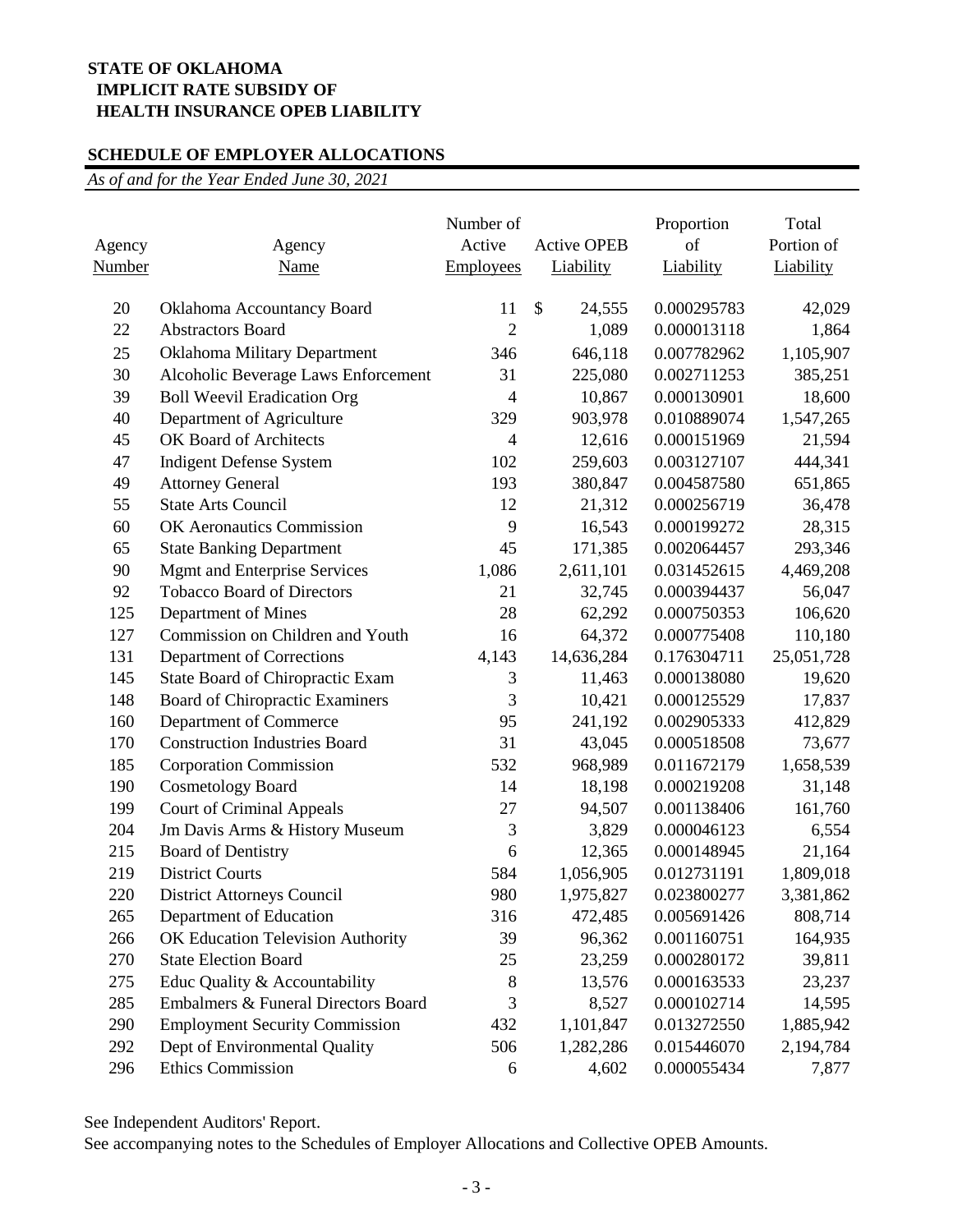# **SCHEDULE OF EMPLOYER ALLOCATIONS, CONTINUED**

*As of and for the Year Ended June 30, 2021*

| Agency<br>Number | Agency<br>Name                           | Number of<br>Active<br><b>Employees</b> | <b>Active OPEB</b><br>Liability | Proportion<br>of<br>Liability | Total<br>Portion of<br>Liability |
|------------------|------------------------------------------|-----------------------------------------|---------------------------------|-------------------------------|----------------------------------|
| 298              | <b>Merit Protection Commission</b>       | $\overline{2}$                          | 8,372                           | 0.000100847                   | 14,330                           |
| 300              | <b>State Auditor and Inspector</b>       | 111                                     | 286,176                         | 0.003447199                   | 489,824                          |
| 305              | Governor                                 | 22                                      | 26,714                          | 0.000321790                   | 45,724                           |
| 306              | Pardon and Parole Board                  | 19                                      | 39,881                          | 0.000480396                   | 68,261                           |
| 307              | <b>Interstate Oil Compact Commission</b> | 5                                       | 7,138                           | 0.000085982                   | 12,218                           |
| 308              | State Bureau of Investigation            | 279                                     | 1,670,189                       | 0.020118644                   | 2,858,726                        |
| 309              | Dept of Emergency Mgmt                   | 40                                      | 56,437                          | 0.000679825                   | 96,599                           |
| 310              | <b>State Fire Marshal</b>                | 15                                      | 30,048                          | 0.000361950                   | 51,431                           |
| 315              | Firefighters Pension & Ret System        | 10                                      | 22,496                          | 0.000270981                   | 38,505                           |
| 320              | Department of Wildlife Conservation      | 327                                     | 1,289,323                       | 0.015530836                   | 2,206,829                        |
| 326              | Office of Disability Concerns            | 5                                       | 3,209                           | 0.000038655                   | 5,493                            |
| 340              | <b>State Department of Health</b>        | 1,665                                   | 3,659,670                       | 0.044083393                   | 6,263,958                        |
| 342              | Board of Medicolegal Investigations      | 93                                      | 163,933                         | 0.001974693                   | 280,591                          |
| 345              | <b>State Dept of Transportation</b>      | 2,353                                   | 6,766,407                       | 0.081506305                   | 11,581,506                       |
| 346              | OK Space Industry Develop Authority      | 6                                       | 4,537                           | 0.000054651                   | 7,766                            |
| 350              | <b>Historical Society</b>                | 115                                     | 251,186                         | 0.003025718                   | 429,935                          |
| 353              | OK Horse Racing Commission               | 32                                      | 37,847                          | 0.000455895                   | 64,780                           |
| 369              | <b>Workers Compensation Court</b>        | 20                                      | 38,123                          | 0.000459219                   | 65,252                           |
| 370              | OK Industrial Finance Authority          | 5                                       | 22,031                          | 0.000265379                   | 37,709                           |
| 385              | <b>Insurance Department</b>              | 121                                     | 211,568                         | 0.002548491                   | 362,124                          |
| 391              | Multiple Injury Trust Fund               | 8                                       | 15,153                          | 0.000182529                   | 25,936                           |
| 400              | Office of Juvenile Affairs               | 589                                     | 1,281,710                       | 0.015439131                   | 2,193,798                        |
| 405              | Department of Labor                      | 72                                      | 183,122                         | 0.002205838                   | 313,435                          |
| 410              | Commission of the Land Office            | 61                                      | 129,378                         | 0.001558452                   | 221,446                          |
| 415              | Council on Law Enfc & Training           | 38                                      | 43,313                          | 0.000521737                   | 74,135                           |
| 416              | OK Law Enforcement Ret System            | 5                                       | 5,458                           | 0.000065746                   | 9,342                            |
| 421              | <b>OK State Senate</b>                   | 153                                     | 224,726                         | 0.002706989                   | 384,645                          |
| 422              | OK House of Representatives              | 202                                     | 240,633                         | 0.002898600                   | 411,872                          |
| 423              | Legislative Service Bureau               | 6                                       | 16,683                          | 0.000200959                   | 28,555                           |
| 430              | Department of Libraries                  | 34                                      | 63,632                          | 0.000766494                   | 108,914                          |
| 435              | OK Lottery Commission                    | 30                                      | 38,920                          | 0.000468820                   | 66,616                           |
| 440              | <b>Lieutenant Governor</b>               | 4                                       |                                 | 0.000000000                   |                                  |
| 445              | Liquefied Petroleum Gas Board            | 7                                       | 11,094                          | 0.000133635                   | 18,989                           |
| 448              | Lic Alcohol & Drug Counselors            | 1                                       |                                 | 0.000000000                   |                                  |
| 450              | Bd of Med Licensure & Supv               | 24                                      | 48,731                          | 0.000587000                   | 83,409                           |
| 452              | Mental Health & Substance Abuse          | 1,661                                   | 2,471,717                       | 0.029773633                   | 4,230,636                        |

See Independent Auditors' Report.

See accompanying notes to the Schedules of Employer Allocations and Collective OPEB Amounts.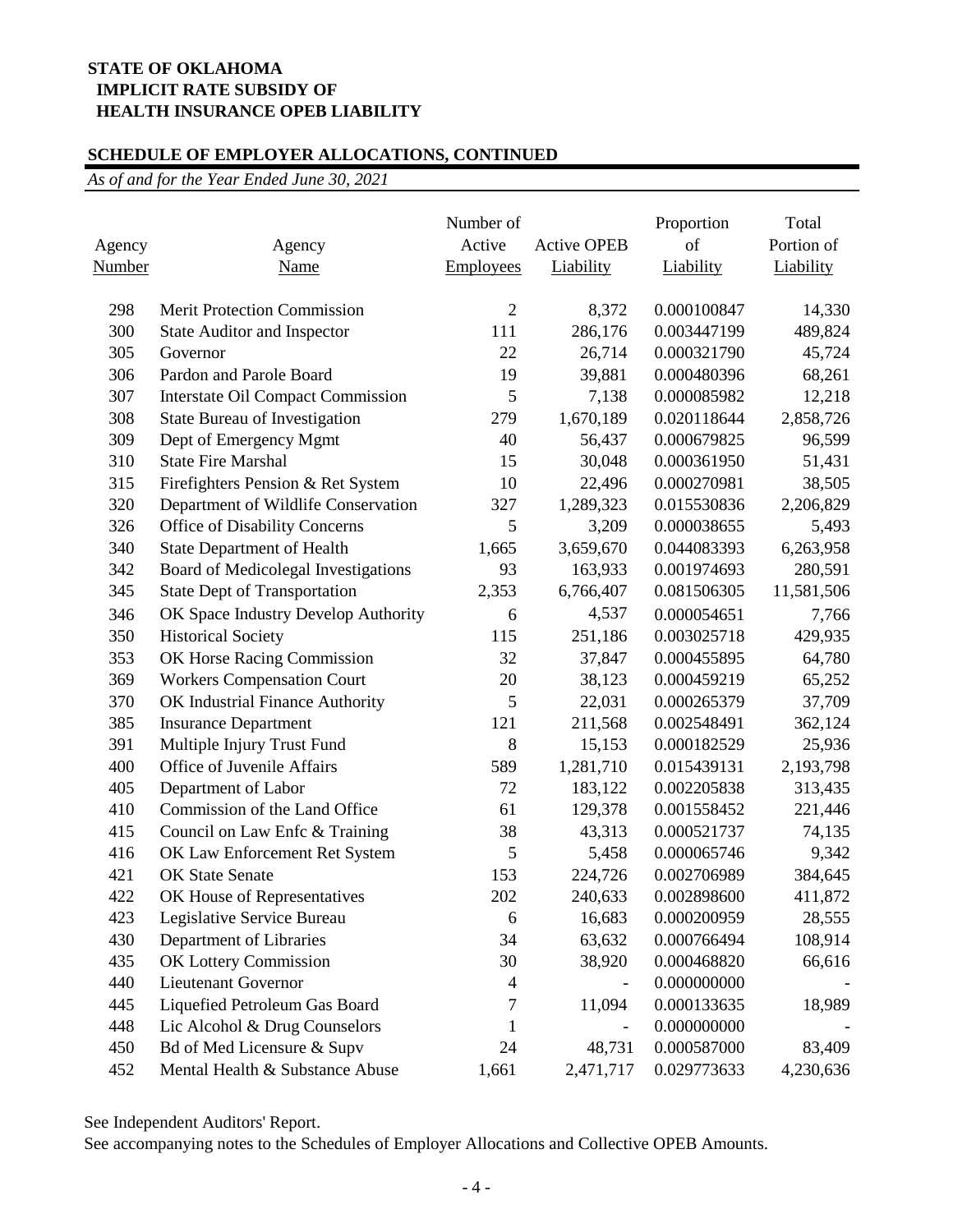# **SCHEDULE OF EMPLOYER ALLOCATIONS, CONTINUED**

*As of and for the Year Ended June 30, 2021*

| Agency<br><u>Number</u> | Agency<br>Name                             | Number of<br>Active<br>Employees | <b>Active OPEB</b><br>Liability | Proportion<br>of<br>Liability | Total<br>Portion of<br>Liability |
|-------------------------|--------------------------------------------|----------------------------------|---------------------------------|-------------------------------|----------------------------------|
| 475                     | OK Motor Vehicle Commission                | $\overline{4}$                   | 18,351                          | 0.000221051                   | 31,410                           |
| 477                     | Bureau of Narc & Dangerous Drugs           | 135                              | 771,983                         | 0.009299098                   | 1,321,340                        |
| 509                     | Long Term Care Admin Board                 | 3                                | 4,263                           | 0.000051351                   | 7,297                            |
| 510                     | OK Board of Nursing                        | 28                               | 41,474                          | 0.000499585                   | 70,988                           |
| 515                     | Oklahoma Public Employees                  |                                  |                                 |                               |                                  |
|                         | <b>Retirement System</b>                   | 55                               | 109,709                         | 0.001321525                   | 187,780                          |
| 520                     | <b>Optometry Board</b>                     | 3                                | 4,510                           | 0.000054326                   | 7,719                            |
| 525                     | State Bd of Osteopathic Exam               | 8                                | 1,777                           | 0.000021405                   | 3,042                            |
| 557                     | Police Pension & Ret System                | 11                               | 47,099                          | 0.000567342                   | 80,616                           |
| 560                     | <b>State Pharmacy Board</b>                | 12                               | 19,218                          | 0.000231495                   | 32,894                           |
| 563                     | <b>Board of Private Vocational Schools</b> | $\overline{2}$                   | 2,151                           | 0.000025910                   | 3,682                            |
| 566                     | Dept of Tourism & Recreation               | 428                              | 997,461                         | 0.012015145                   | 1,707,273                        |
| 570                     | Prof Engineer & Land Surveyors             | $\,8\,$                          | 16,287                          | 0.000196189                   | 27,877                           |
| 575                     | <b>Bd of Psychologists Examiners</b>       | $\mathbf{1}$                     | 2,596                           | 0.000031271                   | 4,443                            |
| 585                     | Dept of Public Safety                      | 1,381                            | 11,144,603                      | 0.134244868                   | 19,075,307                       |
| 588                     | OK Real Estate Commission                  | 15                               | 28,720                          | 0.000345953                   | 49,158                           |
| 619                     | Physician Manpower Trng Comm               | 6                                | 17,495                          | 0.000210740                   | 29,945                           |
| 622                     | OK St Bd of Licensed Social Workers        | 1                                | 14,417                          | 0.000173663                   | 24,676                           |
| 625                     | Secretary of State                         | 31                               | 50,613                          | 0.000609670                   | 86,630                           |
| 628                     | Ctr for Advance of Science/Tech            | 14                               | 25,790                          | 0.000310659                   | 44,143                           |
| 629                     | School of Science and Math-                |                                  |                                 |                               |                                  |
|                         | Oklahoma City                              | 52                               | 69,614                          | 0.000838551                   | 119,153                          |
| 630                     | Department of Securities                   | 24                               | 57,570                          | 0.000693473                   | 98,538                           |
| 632                     | Speech-Lang Pathology & Audio              | $\overline{2}$                   | 2,847                           | 0.000034294                   | 4,873                            |
| 635                     | Dept of Consumer Credit                    | 40                               | 52,384                          | 0.000631003                   | 89,661                           |
| 645                     | OK Conservation Commission                 | 44                               | 117,195                         | 0.001411699                   | 200,593                          |
| 650                     | Dept of Veteran Affairs                    | 1,544                            | 2,327,273                       | 0.028033700                   | 3,983,403                        |
| 670                     | <b>JD McCarty Center</b>                   | 217                              | 316,393                         | 0.003811184                   | 541,544                          |
| 677                     | <b>Supreme Court</b>                       | 162                              | 316,659                         | 0.003814389                   | 541,999                          |
| 678                     | <b>Council on Judicial Complaints</b>      | $\overline{2}$                   | 3,002                           | 0.000036161                   | 5,138                            |
| 695                     | OK Tax Commission                          | 698                              | 1,426,779                       | 0.017186593                   | 2,442,101                        |
| 715                     | <b>Teachers' Retirement System</b>         | 38                               | 81,053                          | 0.000976342                   | 138,732                          |
| 740                     | <b>State Treasurer</b>                     | 40                               | 66,567                          | 0.000801848                   | 113,937                          |
| 753                     | <b>Uniform Building Code Commission</b>    | 3                                | 4,779                           | 0.000057567                   | 8,180                            |
| 755                     | Used Motor Vehicle & Parts                 | 8                                | 15,071                          | 0.000181541                   | 25,796                           |
| 772                     | <b>Bd of Chem Test Alcohol/Drug</b>        | 6                                | 12,148                          | 0.000146332                   | 20,793                           |

See Independent Auditors' Report.

See accompanying notes to the Schedules of Employer Allocations and Collective OPEB Amounts.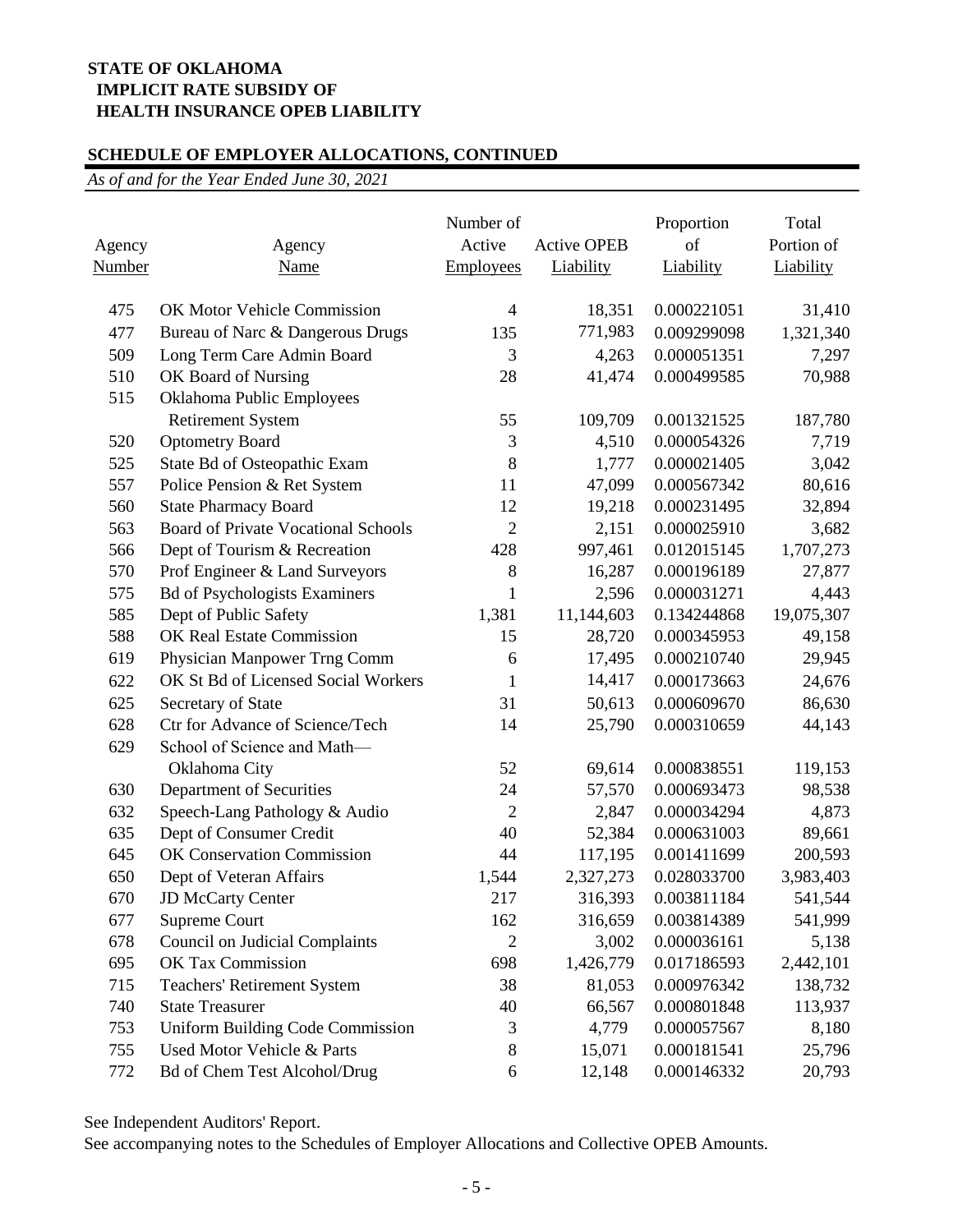### **SCHEDULE OF EMPLOYER ALLOCATIONS, CONTINUED**

*As of and for the Year Ended June 30, 2021*

 $\overline{\phantom{a}}$ 

| Agency<br>Number | Agency<br>Name                         | Number of<br>Active<br><b>Employees</b> | <b>Active OPEB</b><br>Liability | Proportion<br>of<br>Liability | Total<br>Portion of<br>Liability |
|------------------|----------------------------------------|-----------------------------------------|---------------------------------|-------------------------------|----------------------------------|
| 790              | <b>Bd of Veterinary Med Exam</b>       | 3                                       | 3,629                           | 0.000043714                   | 6,211                            |
| 800              | Department of Career &                 |                                         |                                 |                               |                                  |
|                  | <b>Technology Equipment</b>            | 209                                     | 493,300                         | 0.005942158                   | 844,341                          |
| 803              | Virtual Charter School Board           | 2                                       | 1,474                           | 0.000017755                   | 2,523                            |
| 805              | Dept of Rehabilitation Services        | 867                                     | 1,914,029                       | 0.023055875                   | 3,276,087                        |
| 807              | <b>Health Care Authority</b>           | 539                                     | 1,293,373                       | 0.015579621                   | 2,213,761                        |
| 830              | Dept of Human Services                 | 5,831                                   | 12,760,869                      | 0.153713971                   | 21,841,737                       |
| 835              | Water Resources Board                  | 99                                      | 209,440                         | 0.002522857                   | 358,481                          |
| 865              | <b>Workers Compensation Commission</b> | 40                                      | 73,018                          | 0.000879555                   | 124,979                          |
| 978              | OK Turnpike Authority                  | 529                                     | 1,189,966                       | 0.014334008                   | 2,036,768                        |
|                  |                                        | 31,280                                  | \$83,016,976                    | 1.000000000                   | 142,093,379                      |

Due to the computed percentages being different from the percentages presented, the presented totals may vary due to rounding.

The June 30, 2021, valuation is based on a measured date of July 1, 2020, with a measurement period of July 1, 2019, to July 1, 2020.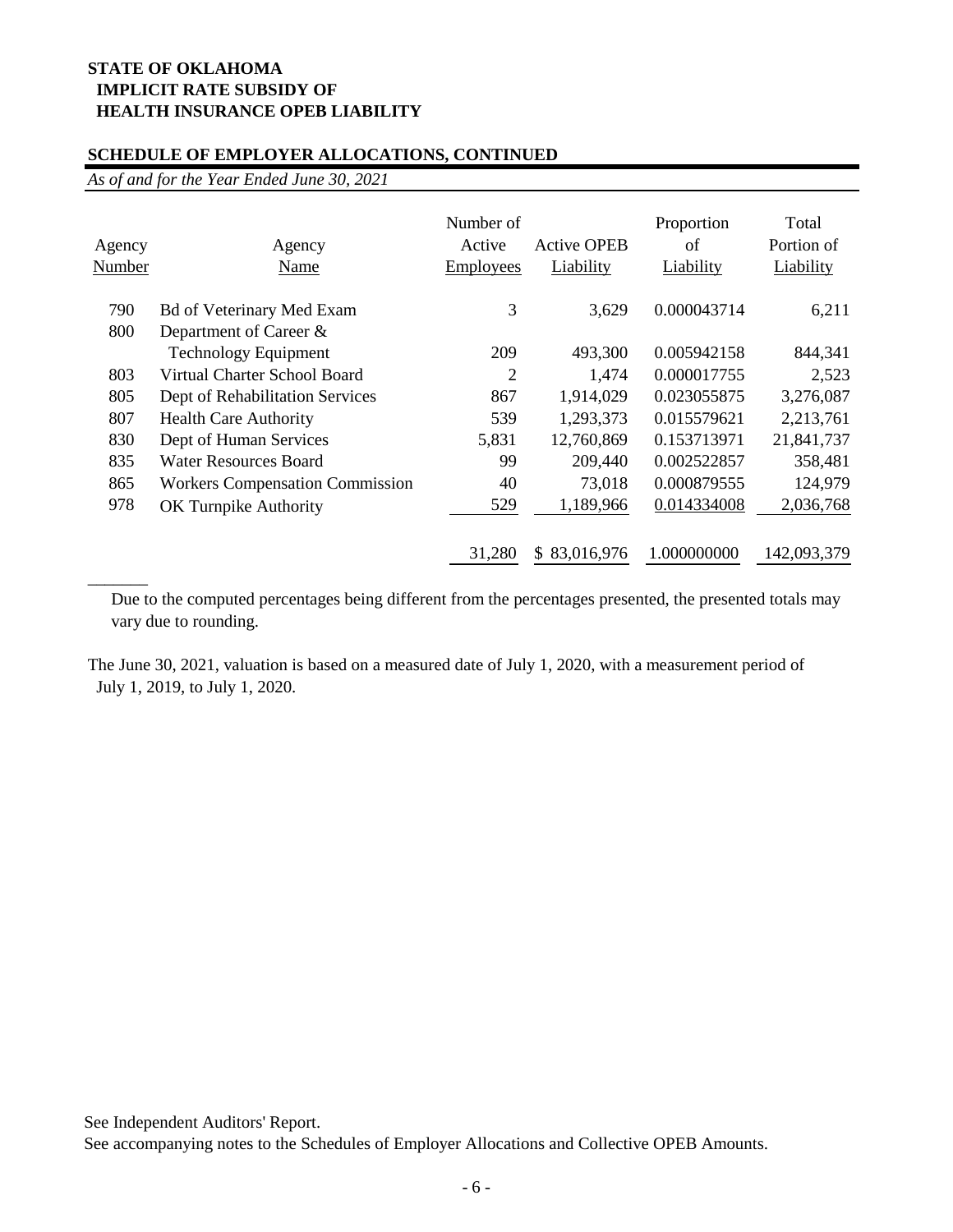### **SCHEDULE OF COLLECTIVE OPEB AMOUNTS**

*As of and for the Year Ended June 30, 2021*

 $\overline{\phantom{a}}$ 

|               | June 30, 2021<br><b>Total OPEB</b> | Expected and<br><b>Actual Plan</b> | Changes in         | Excluding<br>Employer-<br>Specific | Expected and<br><b>Actual Plan</b> | Changes in         | Excluding<br>Employer-<br>Specific | Plan OPEB      |
|---------------|------------------------------------|------------------------------------|--------------------|------------------------------------|------------------------------------|--------------------|------------------------------------|----------------|
|               | Liability                          | Experience                         | <b>Assumptions</b> | Amounts*                           | <b>Experience</b>                  | <b>Assumptions</b> | Amounts*                           | <b>Expense</b> |
| <b>TOTALS</b> | 142,093,379                        | ٠                                  | 9,936,392          | 9,936,392                          | 1,259,263                          | 8,281,970          | 9,541,233                          | 6,361,082      |

 \* Employer-specific amounts that are excluded from this schedule are the changes in employer proportion, differences between employer contributions and proportionate share of contributions, and employer contributions subsequent to the measurement date.

The June 30, 2021, valuation is based on a measured date of July 1, 2020, with a measurement period of July 1, 2019, to July 1, 2020.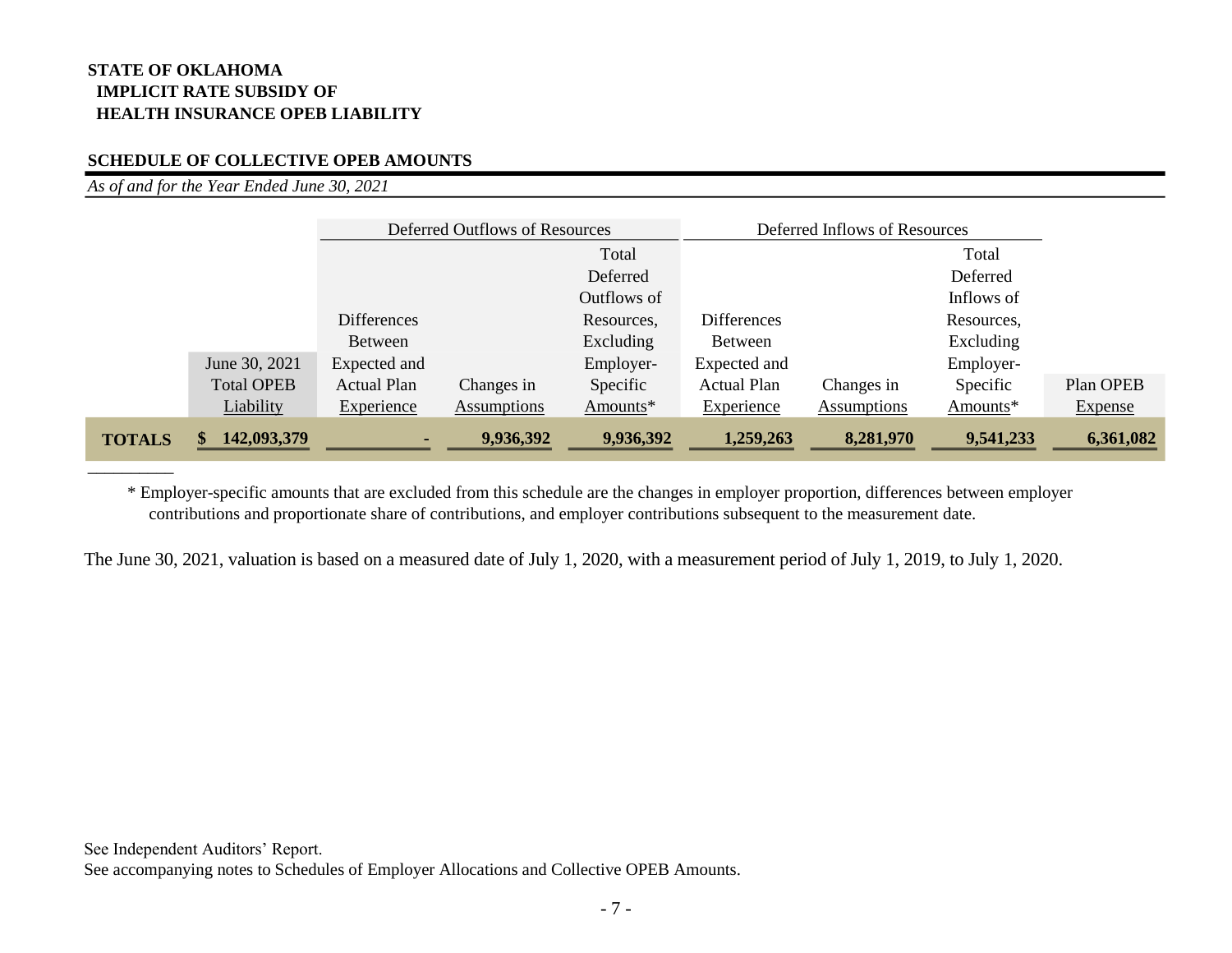# **NOTES TO SCHEDULES OF EMPLOYER ALLOCATIONS AND COLLECTIVE OPEB AMOUNTS**

### **June 30, 2021**

# **(1) SUMMARY OF SIGNIFICANT ACCOUNTING POLICIES**

The Schedule of Employer Allocations and the Schedule of Collective OPEB Amounts (the "Schedules") for the State of Oklahoma Implicit Rate Subsidy of Health Insurance OPEB Liability were prepared in accordance with the following significant accounting policies.

The Schedules present only information relating to the State of Oklahoma's Implicit Rate Subsidy of Health Insurance OPEB Liability and do not purport to, and do not, present the financial position of the State of Oklahoma as of June 30, 2021, and the changes in its financial position and, where applicable, its cash flows for the year then ended in accordance with accounting principles generally accepted in the United States.

### **Description of the OPEB**

The State of Oklahoma Implicit Rate Subsidy of Health Insurance OPEB Liability is associated with certain State agencies that participate in the Employee Group Insurance Division's (EGID) health insurance plan (the "Plan") and whose payroll is processed through the State's payroll system. EGID is a division of the Oklahoma Office of Management and Enterprise Services (OMES).

The Plan is a non-trusted single-employer plan that provides for employee and dependent healthcare coverage from the date of retirement to age 65, provided the participant was covered by the Plan before retiring. The State of Oklahoma provides postretirement medical benefits through the Plan until age 65 if the retiree and spouse pay the full active premium. Participants can elect to enroll in special coverage, and surviving spouses may continue in the Plan until age 65.

Contributions are made by both participants and participating employer agencies on a "pay as you go" basis.

### **Basis of the Allocation**

The State of Oklahoma has determined that active employees as of the measurement date was appropriate as the allocation basis in determining each employer agency's proportion of the total OPEB liability.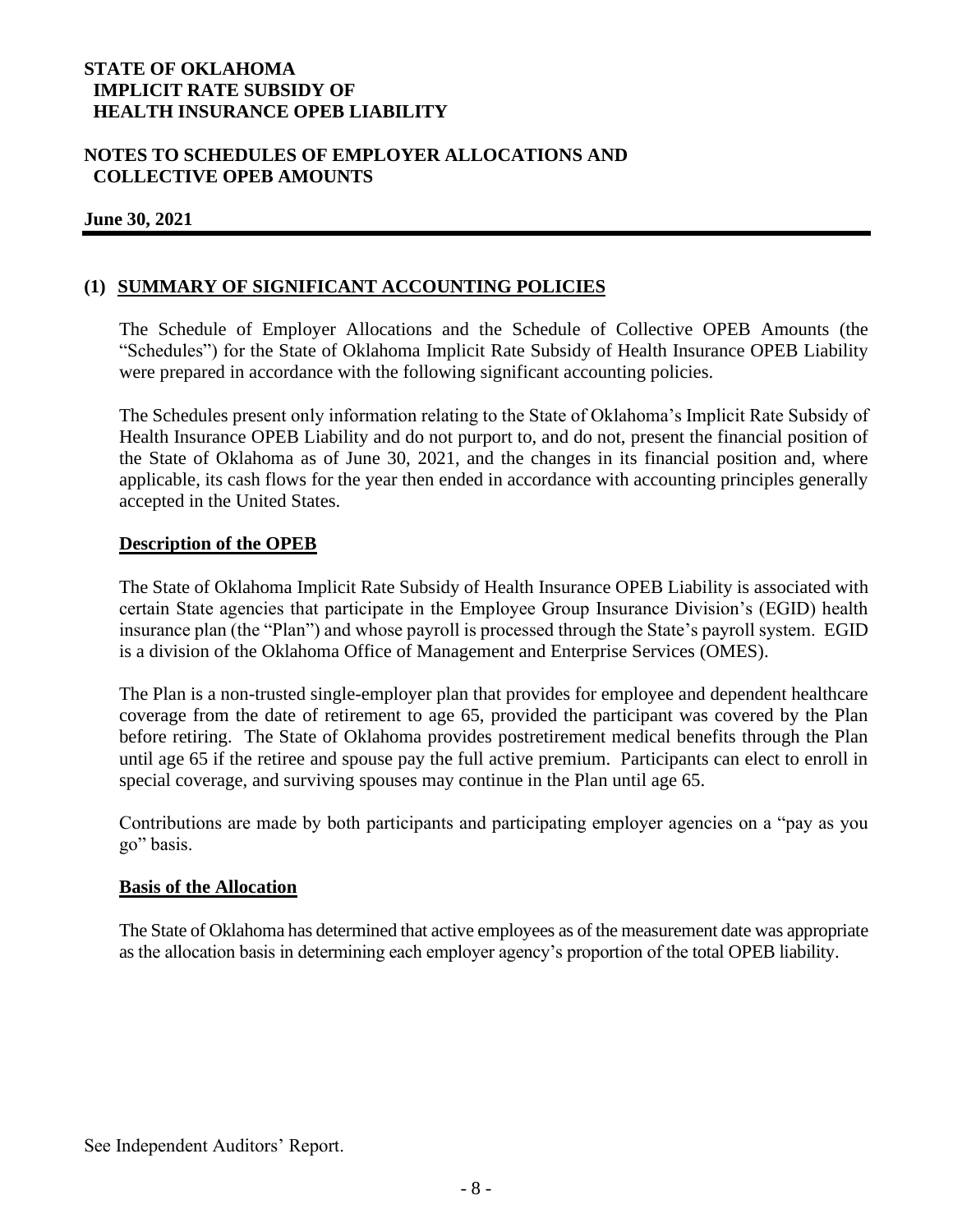# **NOTES TO SCHEDULES OF EMPLOYER ALLOCATIONS AND COLLECTIVE OPEB AMOUNTS, CONTINUED**

# **(1) SUMMARY OF SIGNIFICANT ACCOUNTING POLICIES, CONTINUED**

### **Nature of the Schedules**

The purpose of these Schedules is to provide participating employer agencies with information necessary to disclose the appropriate information related to the total OPEB liability for their financial statements. The Schedules provide employer agencies with the basis to determine their proportionate share of the total OPEB liability, deferred outflows and inflows of resources, and OPEB expense as of and for the year ended June 30, 2021.

The Schedule of Collective OPEB Amounts represents collective amounts for the State of Oklahoma Implicit Rate Subsidy of Health Insurance OPEB Liability. This schedule excludes employer-specific deferral amounts that may need to be recognized to comply with governmental accounting standards. Specifically, this schedule excludes deferral amounts arising from the changes in employer proportion, differences between employer contributions and proportionate share of contributions, and employer contributions subsequent to the measurement date.

### **Use of Estimates**

The preparation of the Schedules in conformity with accounting principles generally accepted in the United States requires management to make estimates and assumptions that affect the reported amounts, and changes therein, and disclosures. Actual results could differ from those estimates and differences could be material.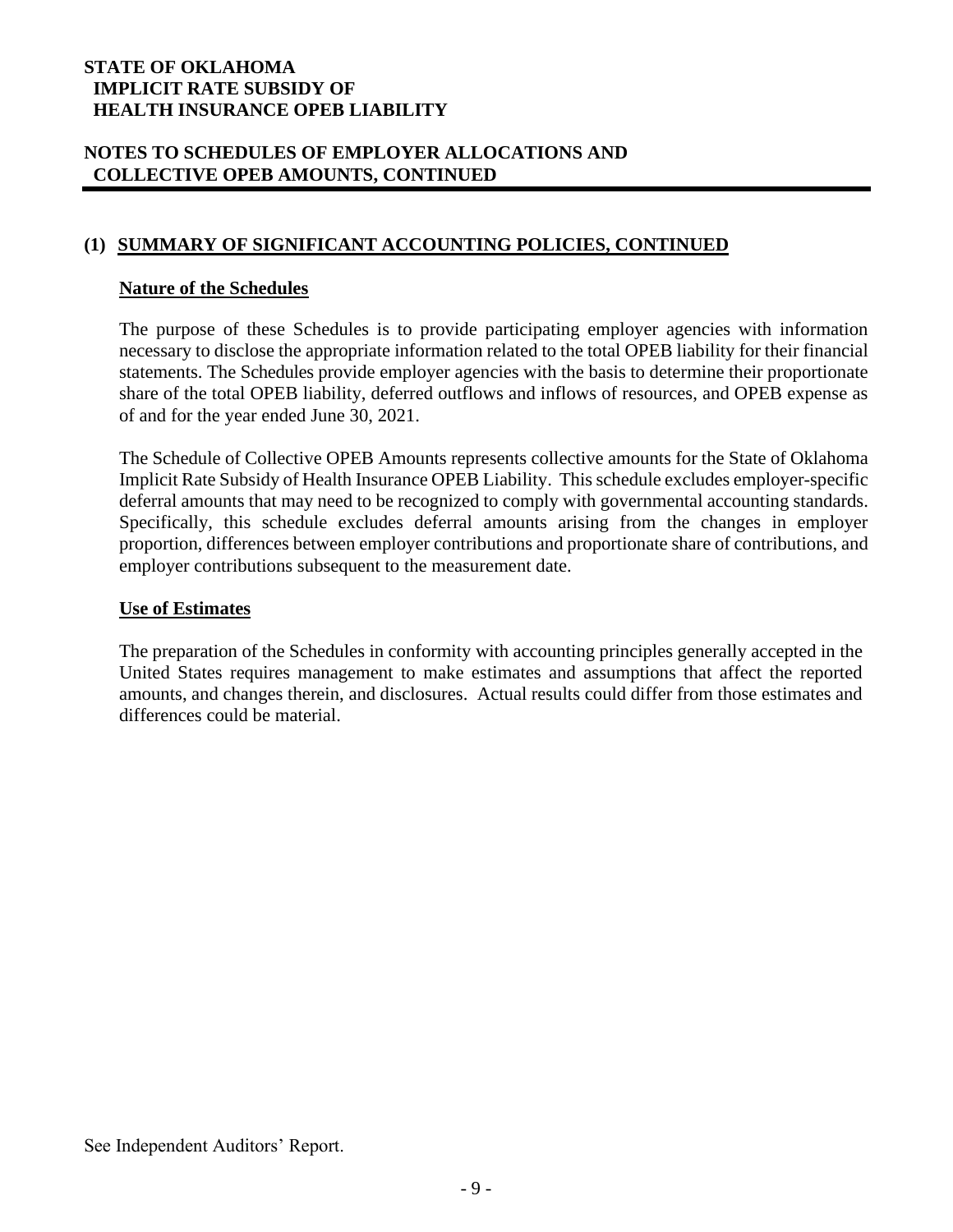# **NOTES TO SCHEDULES OF EMPLOYER ALLOCATIONS AND COLLECTIVE OPEB AMOUNTS, CONTINUED**

# **(2) TOTAL OPEB LIABILITY**

The total OPEB liability is the portion of the actuarial present value of projected benefit payments related to past periods. The total OPEB liability for the participating employer agencies is based on the allocation percentages from the Schedule of Employer Allocations.

Participant data for the Plan as of the July 1, 2020, measurement date utilizing a census date of July 1, 2019, is as follows:

| <b>Active Participants:</b>    |        |
|--------------------------------|--------|
| Number                         | 31,280 |
| Average age                    | 46.1   |
| Average years of service       | 11.0   |
| <b>Inactive Participants:</b>  |        |
| Retirees and surviving spouses | 2,378  |
| Average age                    | 60.0   |
| Covered spouses                | 304    |
| Average age                    | 58.7   |
| Total participants             | 33.962 |

The total OPEB liability for the year ended June 30, 2021, is calculated as set forth below in the following table:

| Total OPEB liability, beginning July 1, 2020 | 132,200,231  |
|----------------------------------------------|--------------|
| <b>Total OPEB</b> expense                    | 6,361,082    |
| Change in deferred inflows of resources      | 4,340,174    |
| Changes in deferred outflows of resources    | 9,936,392    |
| Benefit payments                             | (10,744,500) |
| Total OPEB liability, ending June 30, 2021   | 142,093,379  |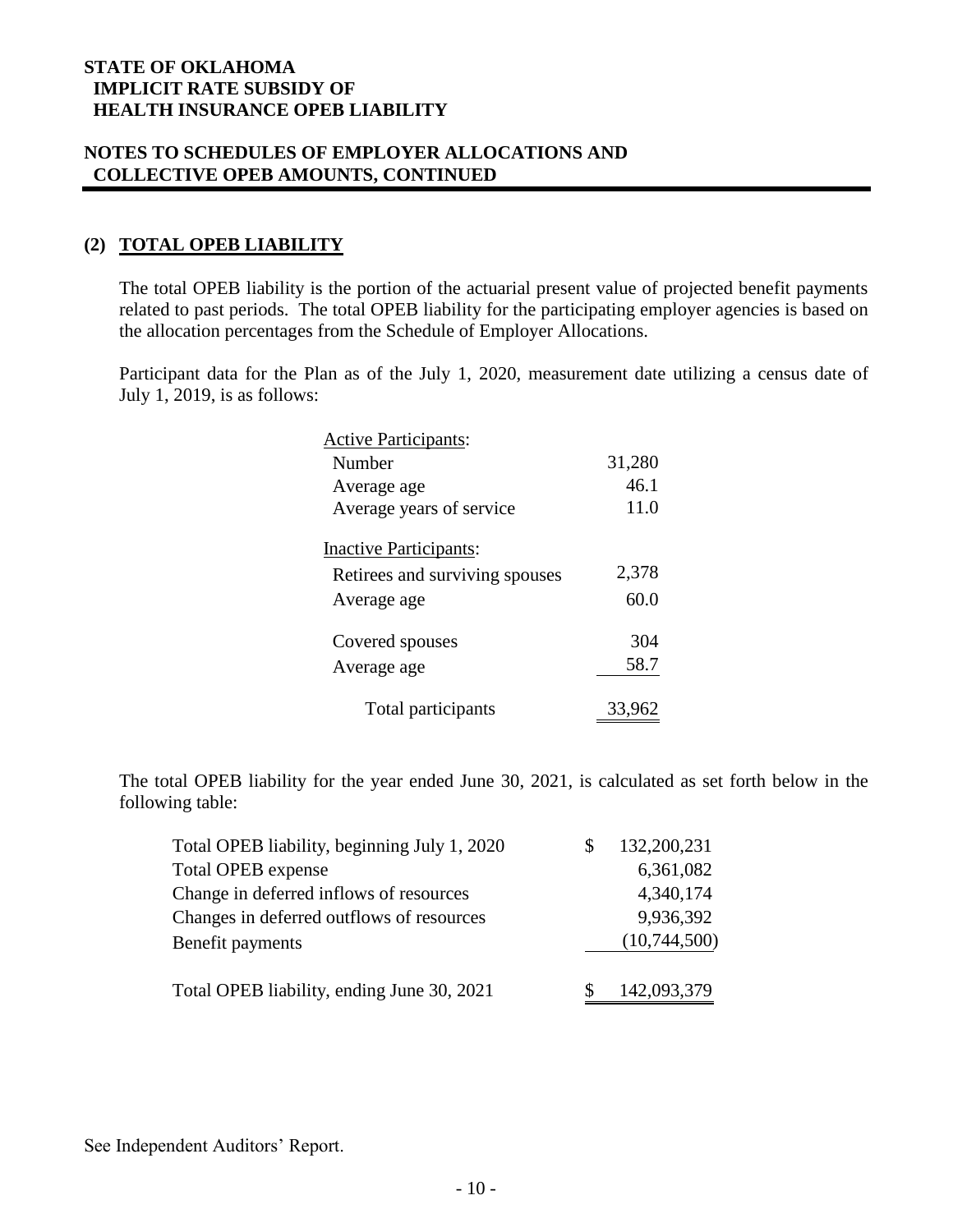# **NOTES TO SCHEDULES OF EMPLOYER ALLOCATIONS AND COLLECTIVE OPEB AMOUNTS, CONTINUED**

# **(2) TOTAL OPEB LIABILITY, CONTINUED**

The total OPEB liability was determined based on actuarial valuations prepared using a July 1, 2020, measurement date and a census date of July 1, 2019, using the following actuarial assumptions:

- Investment return—Not applicable, as the Plan is unfunded and benefits are not paid from a qualifying trust
- Mortality rates—Pub-2010 Public Retirement Plans General Mortality Table weighted by Headcount projected by MP-2020
- Salary scale, retirement rate, withdrawal rate, and disability rate actuarial assumptions are based on rates for the various retirement systems that the Plan's participants are in, including
	- o Oklahoma Public Employees Retirement System
	- o Oklahoma Law Enforcement Retirement System
	- o Teachers' Retirement System of Oklahoma
	- o Uniform Retirement System of Justices & Judges
	- o Oklahoma Department of Wildlife Conservation Defined Benefit Pension Plan
- Plan participation—40% of retired employees are assumed to participate in the Plan.
- Marital assumptions—Male participants: 25% who elect coverage are assumed to have a spouse who will receive coverage

 Female participants: 15% who elect coverage are assumed to have a spouse who will receive coverage

Males are assumed to be 3 years older than their spouses

- Plan entry date is the date of hire
- Actuarial cost method—Entry age normal based upon salary
- Healthcare trend rate—5.30% decreasing to 5.00%

The June 30, 2021, valuation is based on a measured date of July 1, 2020, with a measurement period of July 1, 2019, to July 1, 2020.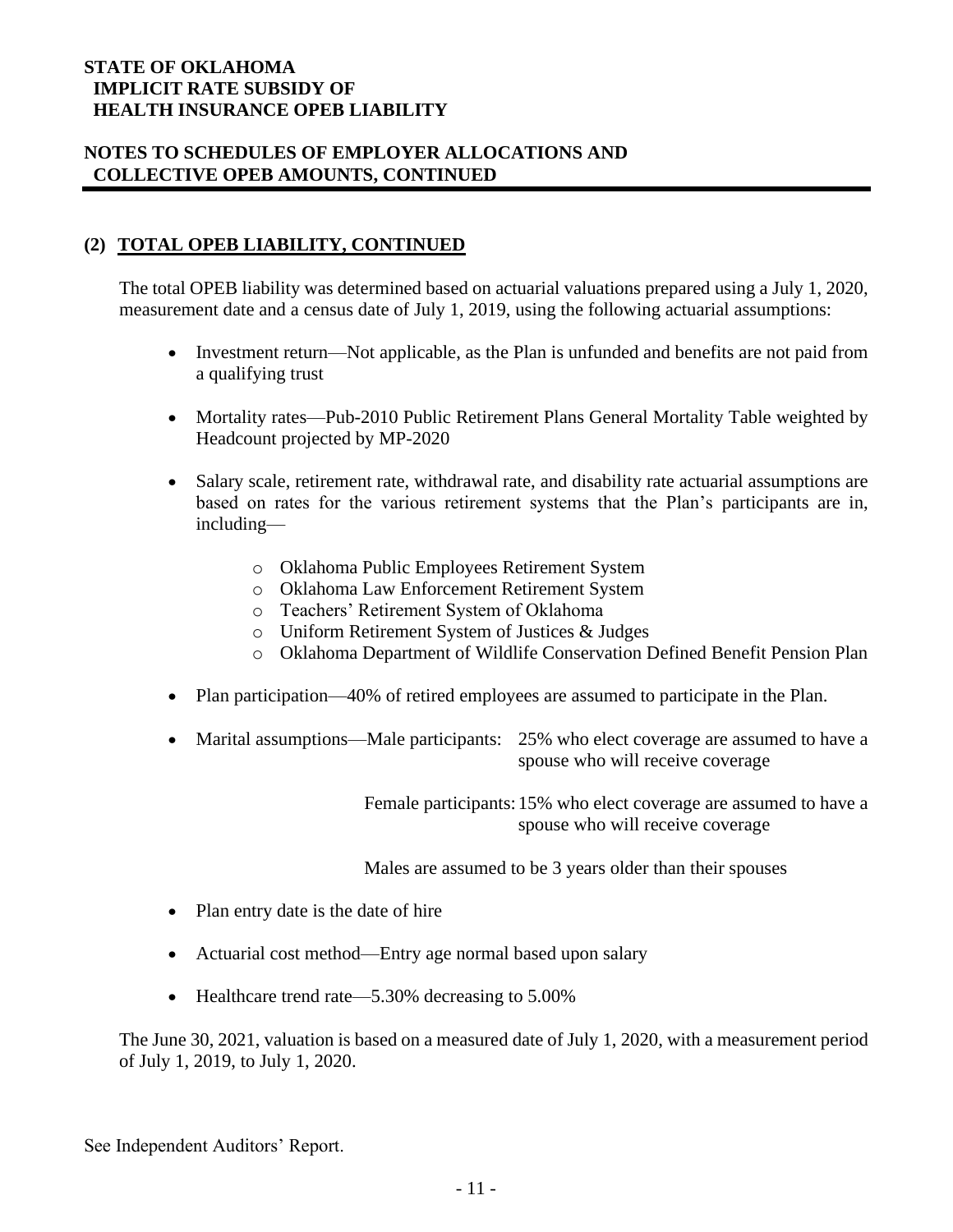# **NOTES TO SCHEDULES OF EMPLOYER ALLOCATIONS AND COLLECTIVE OPEB AMOUNTS, CONTINUED**

# **(2) TOTAL OPEB LIABILITY, CONTINUED**

The discount rate used to measure the total OPEB liability was 2.21%. The discount rate was determined using the Bond Buyer GO 20-Bond Municipal Bond Index.

*Sensitivity of the total OPEB liability to changes in the discount rate—*The following presents the total OPEB liability at June 30, 2021, calculated using the discount rate of 2.21%, as well as what the liability would be if it were calculated using a discount rate that is 1 percentage point lower or 1 percentage point higher than the current rate:

|                             | 1% Decrease in | Current       | 1% Increase in |
|-----------------------------|----------------|---------------|----------------|
|                             | Discount Rate  | Discount Rate | Discount Rate  |
|                             | $(1.21\%)$     | $(2.21\%)$    | $(3.21\%)$     |
|                             |                |               |                |
| <b>Total OPEB liability</b> | 151,656,898    | 142,093,379   | 133,092,561    |

*Sensitivity of the total OPEB liability to changes in the healthcare trend rate—*The following presents the total OPEB liability at June 30, 2021, calculated using the healthcare trend rate of 5.30% decreasing to 5.00%, as well as what the liability would be if it were calculated using a healthcare trend rate that is 1 percentage point lower or 1 percentage point higher than the current rate:

|                             | 1% Decrease in    | Current           | 1% Increase in |
|-----------------------------|-------------------|-------------------|----------------|
|                             | Healthcare        | Healthcare        | Healthcare     |
|                             | <b>Trend Rate</b> | <b>Trend Rate</b> | Trend Rate     |
|                             | $(4.30\%$         | $(5.30\%$         | $(6.30\%$      |
|                             | decreasing to     | decreasing to     | decreasing to  |
|                             | $4.00\%$ )        | $5.00\%$ )        | $6.00\%$ )     |
| <b>Total OPEB liability</b> | 127,956,042       | 142,093,379       | 158,726,141    |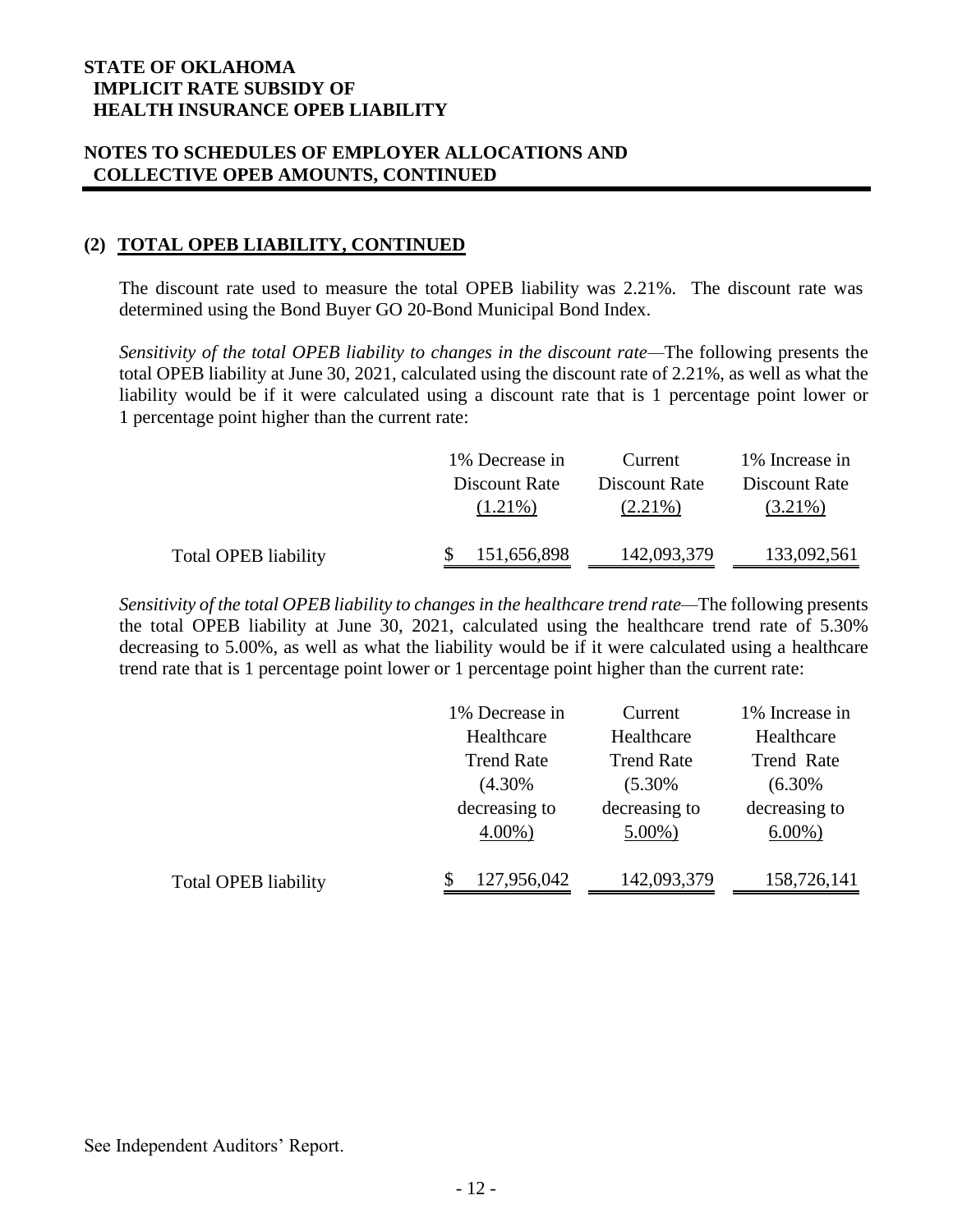### **NOTES TO SCHEDULES OF EMPLOYER ALLOCATIONS AND COLLECTIVE OPEB AMOUNTS, CONTINUED**

# **(3) AVERAGE EXPECTED REMAINING SERVICE LIFE**

The average expected remaining service life is determined by taking the calculated total future service years divided by the number of participants in the Plan, including retirees. The total future service years is determined using the mortality, termination, retirement, and disability assumptions associated with the Plan.

|               | Years |
|---------------|-------|
| June 30, 2021 | 5.76  |

### **(4) TYPES OF DEFERRED OUTFLOWS AND INFLOWS OF RESOURCES**

Deferred outflows of resources are the consumption of net position that is applicable to future reporting periods. Deferred inflows of resources are the acquisition of net position that is applicable to future reporting periods.

### **Difference Between Expected and Actual Experience**

The actuary uses economic and demographic assumptions to develop what they expect to be the experience of the Plan. Each year the difference between the expected experience and the actual experience is amortized over the average expected remaining service life of the Plan.

### **Changes in Assumptions**

The impact of changes in assumptions used by the actuary is amortized over the average expected remaining service life of the Plan in place during the year the change in assumptions was effective.

### **Amortization**

The amortization of deferred outflows and deferred inflows at June 30, 2021, is as follows:

| 2022       | (2, 531, 223) |
|------------|---------------|
| 2023       | (1,414,691)   |
| 2024       | (191, 491)    |
| 2025       | 1,642,232     |
| 2026       | 1,642,232     |
| Thereafter | 1,248,100     |
|            | 395,159       |